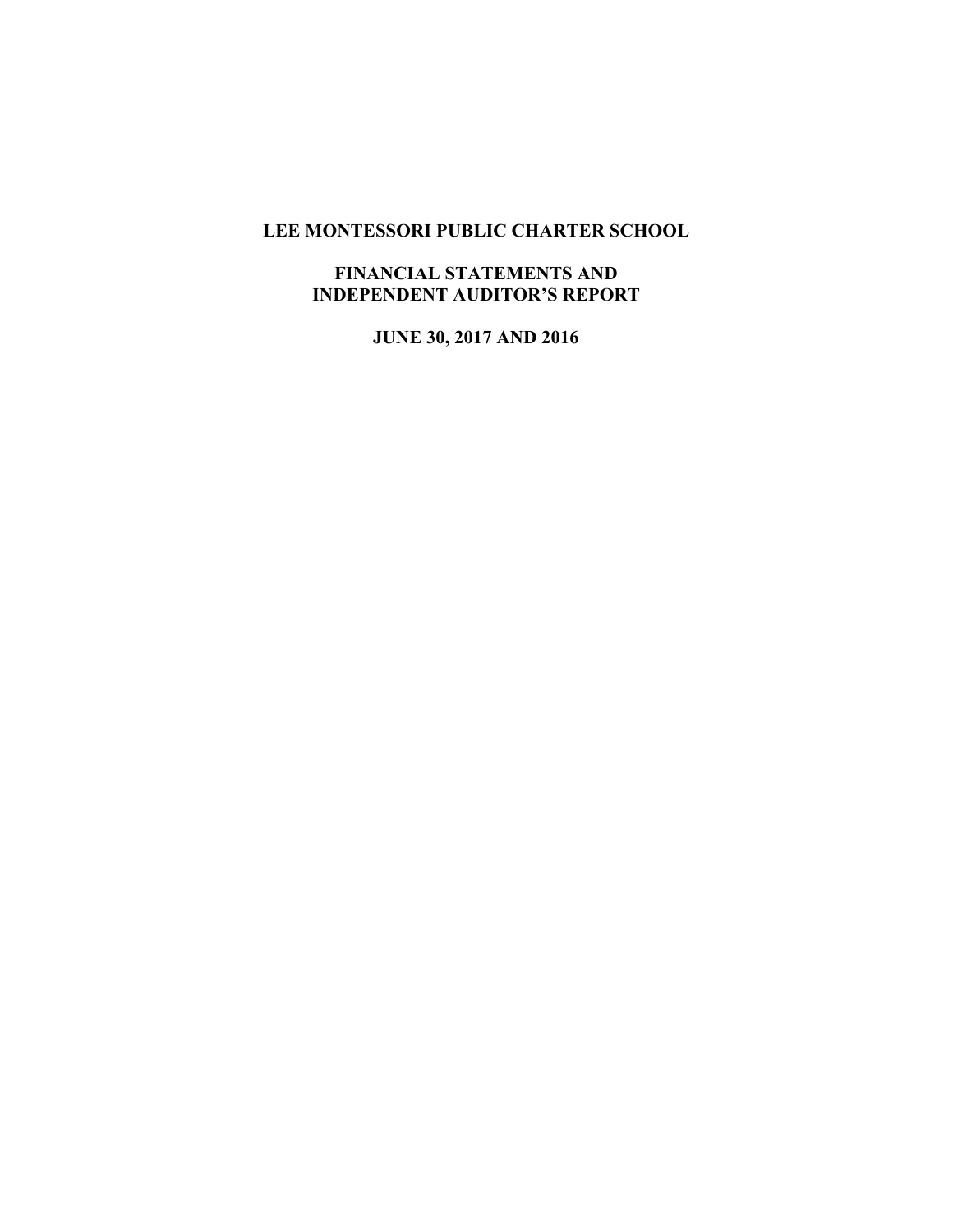# **TABLE OF CONTENTS**

|                                                                                                                                | Page No.       |
|--------------------------------------------------------------------------------------------------------------------------------|----------------|
| <b>INDEPENDENT AUDITOR'S REPORT</b>                                                                                            | $1 - 2$        |
| <b>FINANCIAL STATEMENTS</b>                                                                                                    |                |
| <b>Statements of Financial Position</b>                                                                                        | 3              |
| Statement of Activities, Year Ended June 30, 2017                                                                              | $\overline{4}$ |
| Statement of Activities, Year Ended June 30, 2016                                                                              | 5              |
| Statement of Functional Expenses, Year Ended June 30, 2017                                                                     | 6              |
| Statement of Functional Expenses, Year Ended June 30, 2016                                                                     | $\overline{7}$ |
| <b>Statements of Cash Flows</b>                                                                                                | 8              |
| Notes to the Financial Statements                                                                                              | $9 - 14$       |
| <b>Independent Auditor's Report on Internal Control over</b><br><b>Financial Reporting and on Compliance and Other Matters</b> |                |
| <b>Based on an Audit of Financial Statements Performed in</b>                                                                  |                |
| <b>Accordance with Government Auditing Standards</b>                                                                           | $15 - 16$      |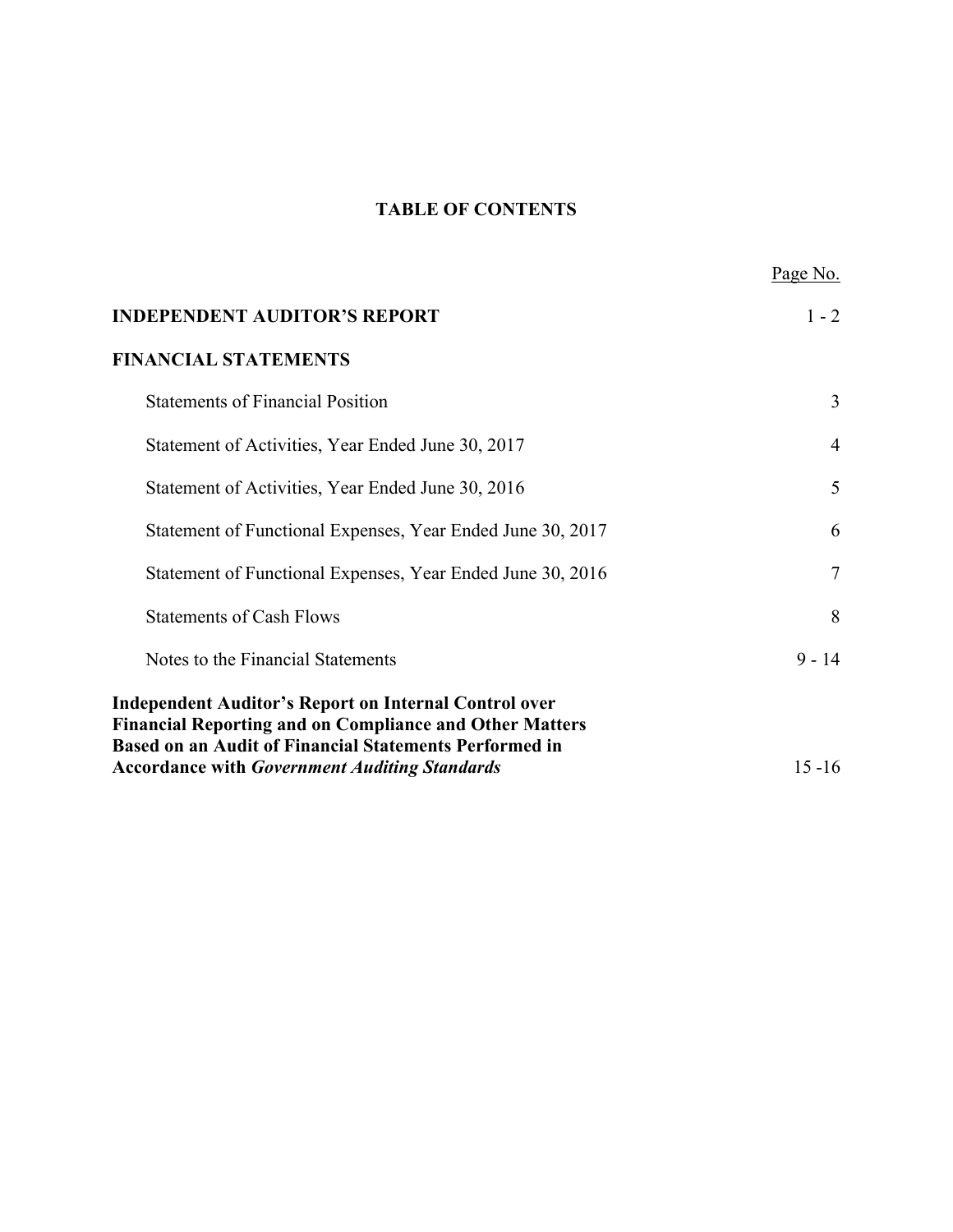

1730 Rhode Island Avenue, NW Suite 800 Washington, DC 20036 (202) 296-3306 Fax: (202) 296-0059

Independent Auditor's Report

To the Board of Trustees Lee Montessori Public Charter School Washington, DC

## **Report on the Financial Statements**

We have audited the accompanying financial statements of Lee Montessori Public Charter School (a nonprofit organization), which comprise the statements of financial position as of June 30, 2017 and 2016, and the related statements of activities, functional expenses, and cash flows for the years then ended, and the related notes to the financial statements.

## **Management's Responsibility for the Financial Statements**

Management is responsible for the preparation and fair presentation of these financial statements in accordance with accounting principles generally accepted in the United States of America; this includes the design, implementation, and maintenance of internal control relevant to the preparation and fair presentation of financial statements that are free from material misstatement, whether due to fraud or error.

#### **Auditor's Responsibility**

Our responsibility is to express an opinion on these financial statements based on our audits. We conducted our audits in accordance with auditing standards generally accepted in the United States of America and the standards applicable to financial audits contained in *Government Auditing Standards*, issued by the Comptroller General of the United States. Those standards require that we plan and perform the audit to obtain reasonable assurance about whether the financial statements are free from material misstatement.

An audit involves performing procedures to obtain audit evidence about the amounts and disclosures in the financial statements. The procedures selected depend on the auditor's judgment, including the assessment of risks of material misstatement of the financial statements, whether due to fraud or error. In making those risk assessments, the auditor considers internal control relevant to the entity's preparation and fair presentation of the financial statements in order to design audit procedures that are appropriate in the circumstances, but not for the purpose of expressing an opinion on the effectiveness of the entity's internal control. Accordingly, we express no such opinion. An audit also includes evaluating the appropriateness of accounting policies used and the reasonableness of significant accounting estimates made by management, as well as evaluating the overall presentation of the financial statements.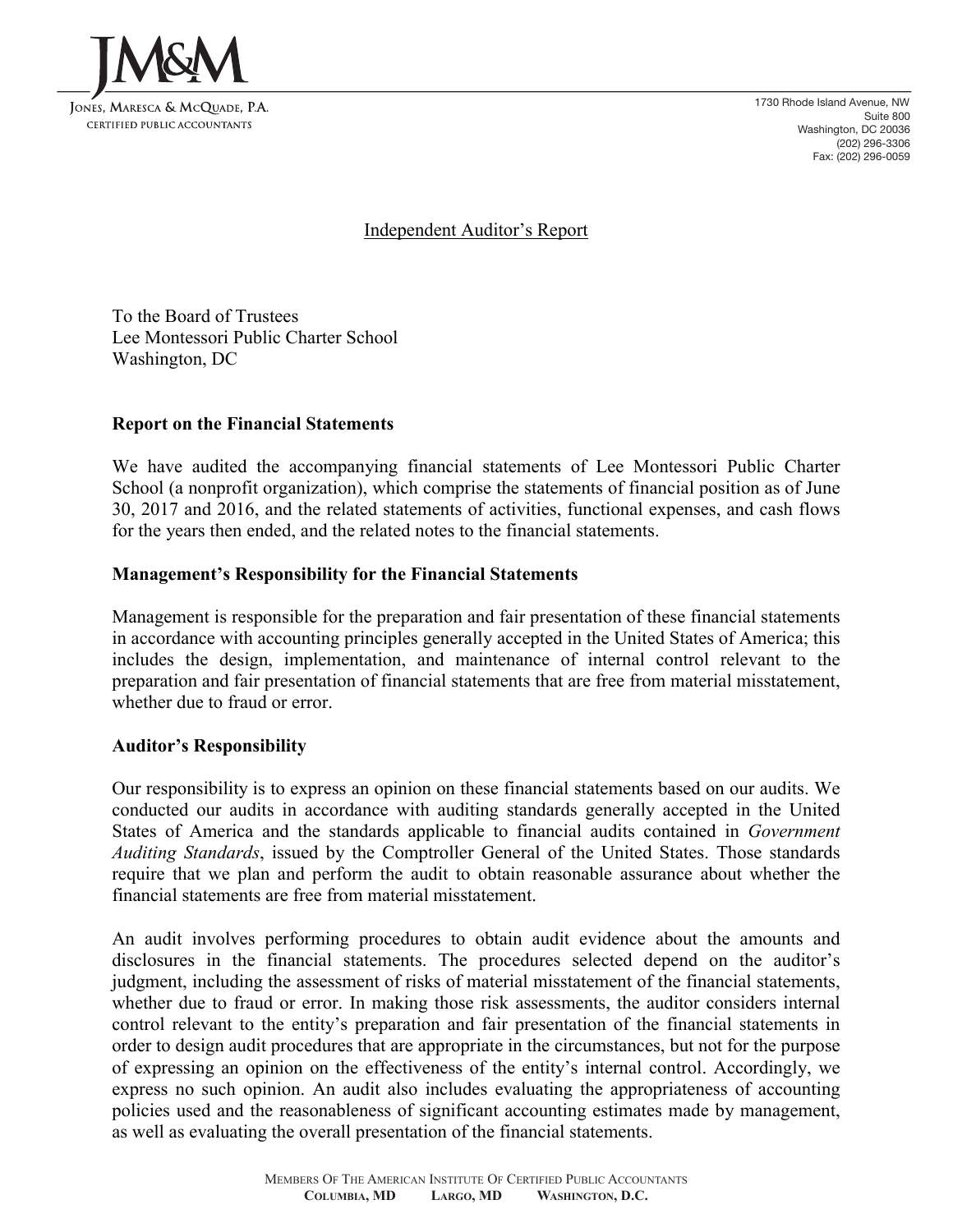Lee Montessori Public Charter School Independent Auditor's Report Page Two

We believe that the audit evidence we have obtained is sufficient and appropriate to provide a basis for our audit opinion.

## **Opinion**

In our opinion, the financial statements referred to above present fairly, in all material respects, the financial position of Lee Montessori Public Charter School as of June 30, 2017 and 2016, and the changes in its net assets and its cash flows for the years then ended in accordance with accounting principles generally accepted in the United States of America.

## **Other Reporting Required by** *Government Auditing Standards*

In accordance with *Government Auditing Standards*, we have also issued our report dated October 27, 2017, on our consideration of Lee Montessori Public Charter School's internal control over financial reporting and on our tests of its compliance with certain provisions of laws, regulations, contracts, and grant agreements and other matters. The purpose of that report is to describe the scope of our testing of internal control over financial reporting and compliance and the results of that testing, and not to provide an opinion on internal control over financial reporting or on compliance. That report is an integral part of an audit performed in accordance with *Government Auditing Standards* in considering Lee Montessori Public Charter School's internal control over financial reporting and compliance.

Jam Marma & M. Quade PA

October 27, 2017 Washington, DC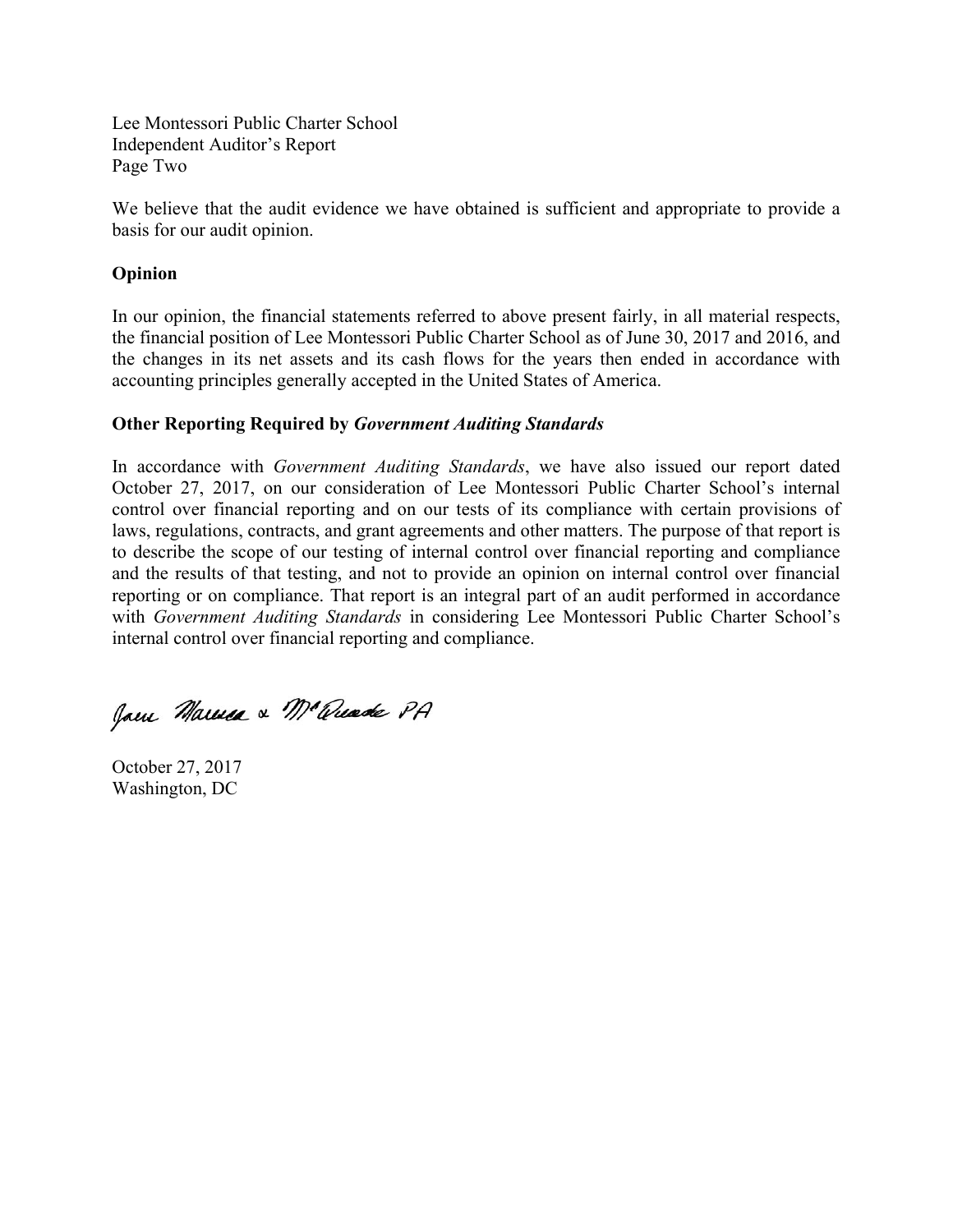# **LEE MONTESSORI PUBLIC CHARTER SCHOOL STATEMENTS OF FINANCIAL POSITION JUNE 30, 2017 AND 2016**

|                                         |              | 2017     | 2016          |
|-----------------------------------------|--------------|----------|---------------|
| <b>ASSETS</b>                           |              |          |               |
| <b>CURRENT ASSETS</b>                   |              |          |               |
| Cash                                    | \$           | 790,873  | \$<br>527,395 |
| Grants receivable                       |              | 30,235   | 53,056        |
| Prepaid expenses                        |              | 11,083   | 10,120        |
| <b>Total Current Assets</b>             |              | 832,191  | 590,571       |
| PROPERTY AND EQUIPMENT                  |              |          |               |
| Furniture and fixtures                  |              | 151,108  | 118,039       |
| Equipment                               |              | 9,020    | 9,020         |
| Property and Equpiment                  |              | 160,128  | 127,059       |
| Less: accumulated depreciation          |              | (39,091) | (22, 116)     |
| Property and Equipment, Net             |              | 121,037  | 104,943       |
| <b>OTHER ASSETS</b>                     |              |          |               |
| Security deposit                        |              | 5,000    | 5,000         |
| <b>TOTAL ASSETS</b>                     | \$           | 958,228  | \$<br>700,514 |
| <b>LIABILITIES AND NET ASSETS</b>       |              |          |               |
| <b>CURRENT LIABILITIES</b>              |              |          |               |
| Accounts payable                        | $\mathbb{S}$ | 92,421   | \$<br>148,021 |
| Accrued expenses                        |              | 83,197   | 90,052        |
| Deferred revenue                        |              | 51,767   |               |
| <b>Total Liabilities</b>                |              | 227,385  | 238,073       |
| <b>NET ASSETS</b>                       |              |          |               |
| Unrestricted                            |              | 730,843  | 436,088       |
| Temporarily restricted                  |              |          | 26,353        |
| <b>Total Net Assets</b>                 |              | 730,843  | 462,441       |
| <b>TOTAL LIABILITIES AND NET ASSETS</b> | \$           | 958,228  | \$<br>700,514 |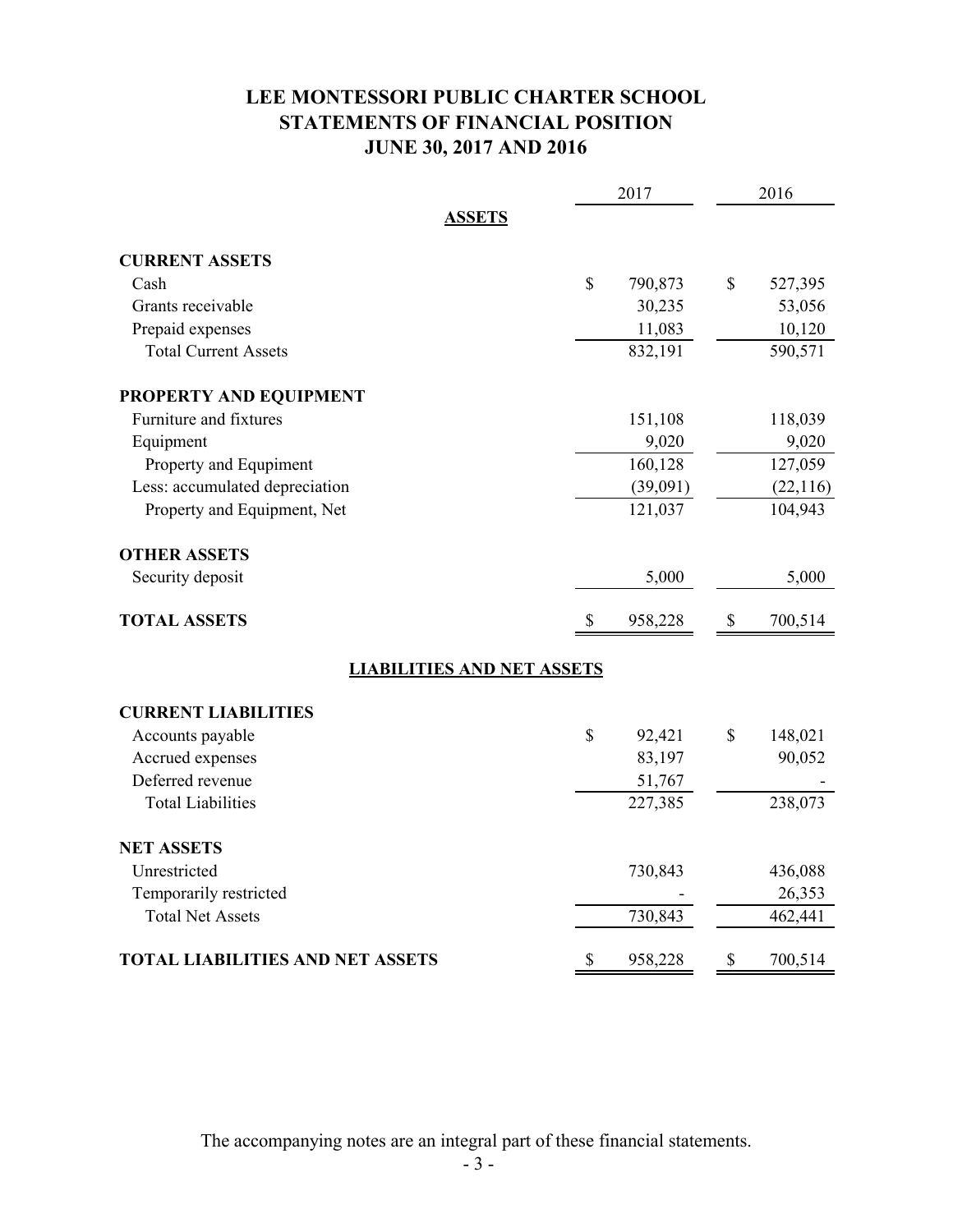# **LEE MONTESSORI PUBLIC CHARTER SCHOOL STATEMENT OF ACTIVITIES YEAR ENDED JUNE 30, 2017**

|                                      | Temporarily |              |    |            |    |           |  |
|--------------------------------------|-------------|--------------|----|------------|----|-----------|--|
|                                      |             | Unrestricted |    | Restricted |    | Total     |  |
| <b>REVENUE AND SUPPORT</b>           |             |              |    |            |    |           |  |
| Per pupil appropriations             | \$          | 2,270,153    | \$ |            | \$ | 2,270,153 |  |
| Per pupil facility allowance         |             | 452,980      |    |            |    | 452,980   |  |
| Federal entitlements and grants      |             | 53,678       |    |            |    | 53,678    |  |
| Other grants and contributions       |             | 56,299       |    |            |    | 56,299    |  |
| In-kind contributions                |             | 18,282       |    |            |    | 18,282    |  |
| Activity fees                        |             | 135,329      |    |            |    | 135,329   |  |
| Net assets released from restriction |             | 26,353       |    | (26, 353)  |    |           |  |
| <b>Total Revenue and Support</b>     |             | 3,013,074    |    | (26, 353)  |    | 2,986,721 |  |
| <b>EXPENSES</b>                      |             |              |    |            |    |           |  |
| Program/Education                    |             | 2,244,993    |    |            |    | 2,244,993 |  |
| Management and general               |             | 428,436      |    |            |    | 428,436   |  |
| Fundraising                          |             | 44,890       |    |            |    | 44,890    |  |
| <b>Total Expenses</b>                |             | 2,718,319    |    |            |    | 2,718,319 |  |
| <b>CHANGE IN NET ASSETS</b>          |             | 294,755      |    | (26, 353)  |    | 268,402   |  |
| NET ASSETS, beginning of year        |             | 436,088      |    | 26,353     |    | 462,441   |  |
| NET ASSETS, end of year              | \$          | 730,843      | \$ |            | S  | 730,843   |  |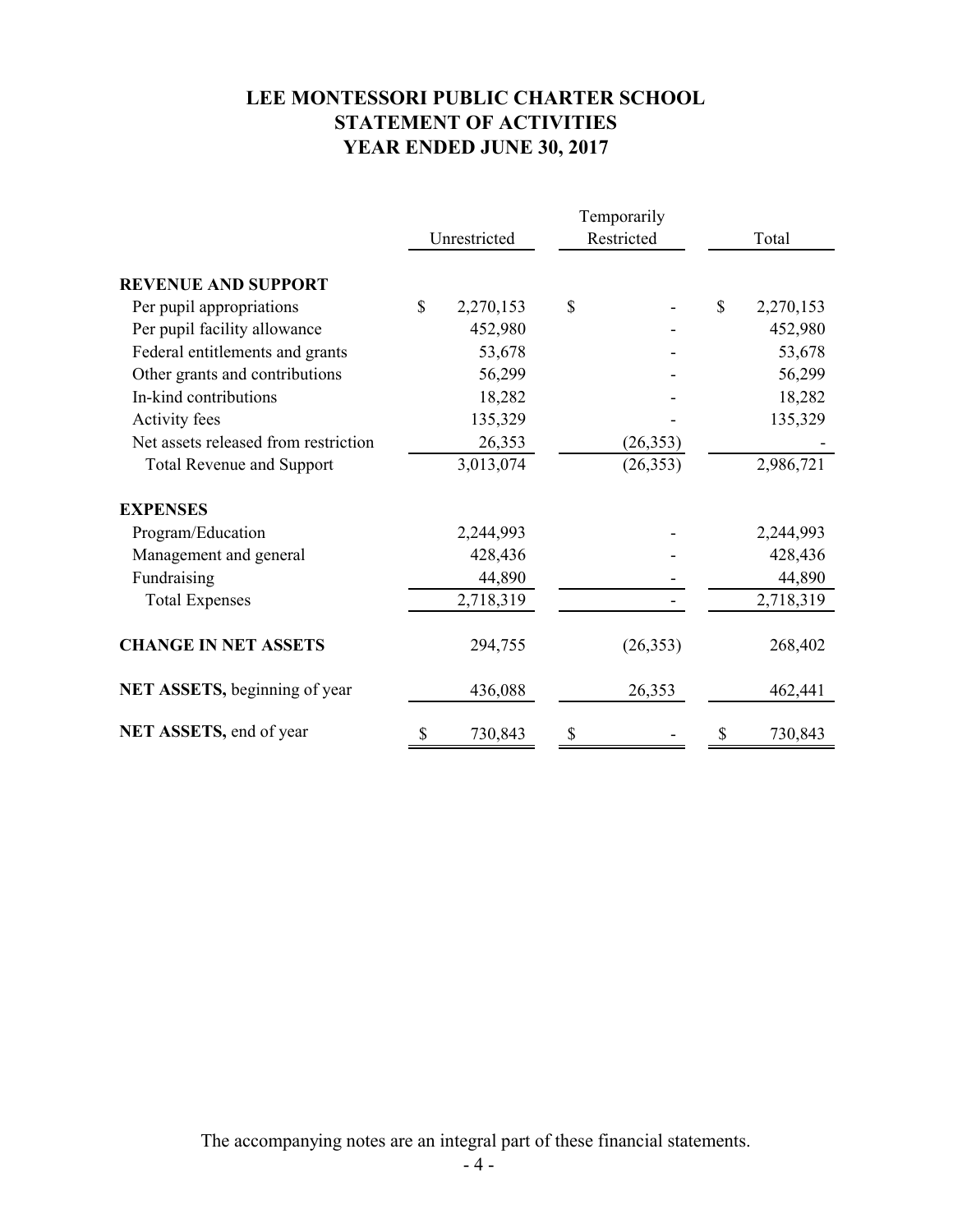# **LEE MONTESSORI PUBLIC CHARTER SCHOOL STATEMENT OF ACTIVITIES YEAR ENDED JUNE 30, 2016**

|                                      | Temporarily |              |    |            |              |           |  |
|--------------------------------------|-------------|--------------|----|------------|--------------|-----------|--|
|                                      |             | Unrestricted |    | Restricted |              | Total     |  |
| <b>REVENUE AND SUPPORT</b>           |             |              |    |            |              |           |  |
| Per pupil appropriations             | \$          | 1,617,907    | \$ |            | $\mathbb{S}$ | 1,617,907 |  |
| Per pupil facility allowance         |             | 324,896      |    |            |              | 324,896   |  |
| Federal entitlements and grants      |             | 274,507      |    |            |              | 274,507   |  |
| In-kind contributions                |             | 200          |    |            |              | 200       |  |
| Activity fees                        |             | 126,324      |    |            |              | 126,324   |  |
| Contributions                        |             | 55,827       |    |            |              | 55,827    |  |
| Net assets released from restriction |             | 55,014       |    | (55, 014)  |              |           |  |
| <b>Total Revenue and Support</b>     |             | 2,454,675    |    | (55, 014)  |              | 2,399,661 |  |
| <b>EXPENSES</b>                      |             |              |    |            |              |           |  |
| Program/Education                    |             | 1,712,929    |    |            |              | 1,712,929 |  |
| Management and general               |             | 373,127      |    |            |              | 373,127   |  |
| Fundraising                          |             | 27,284       |    |            |              | 27,284    |  |
| <b>Total Expenses</b>                |             | 2,113,340    |    |            |              | 2,113,340 |  |
| <b>CHANGE IN NET ASSETS</b>          |             | 341,335      |    | (55, 014)  |              | 286,321   |  |
| NET ASSETS, beginning of year        |             | 94,753       |    | 81,367     |              | 176,120   |  |
| NET ASSETS, end of year              | \$          | 436,088      | \$ | 26,353     | \$           | 462,441   |  |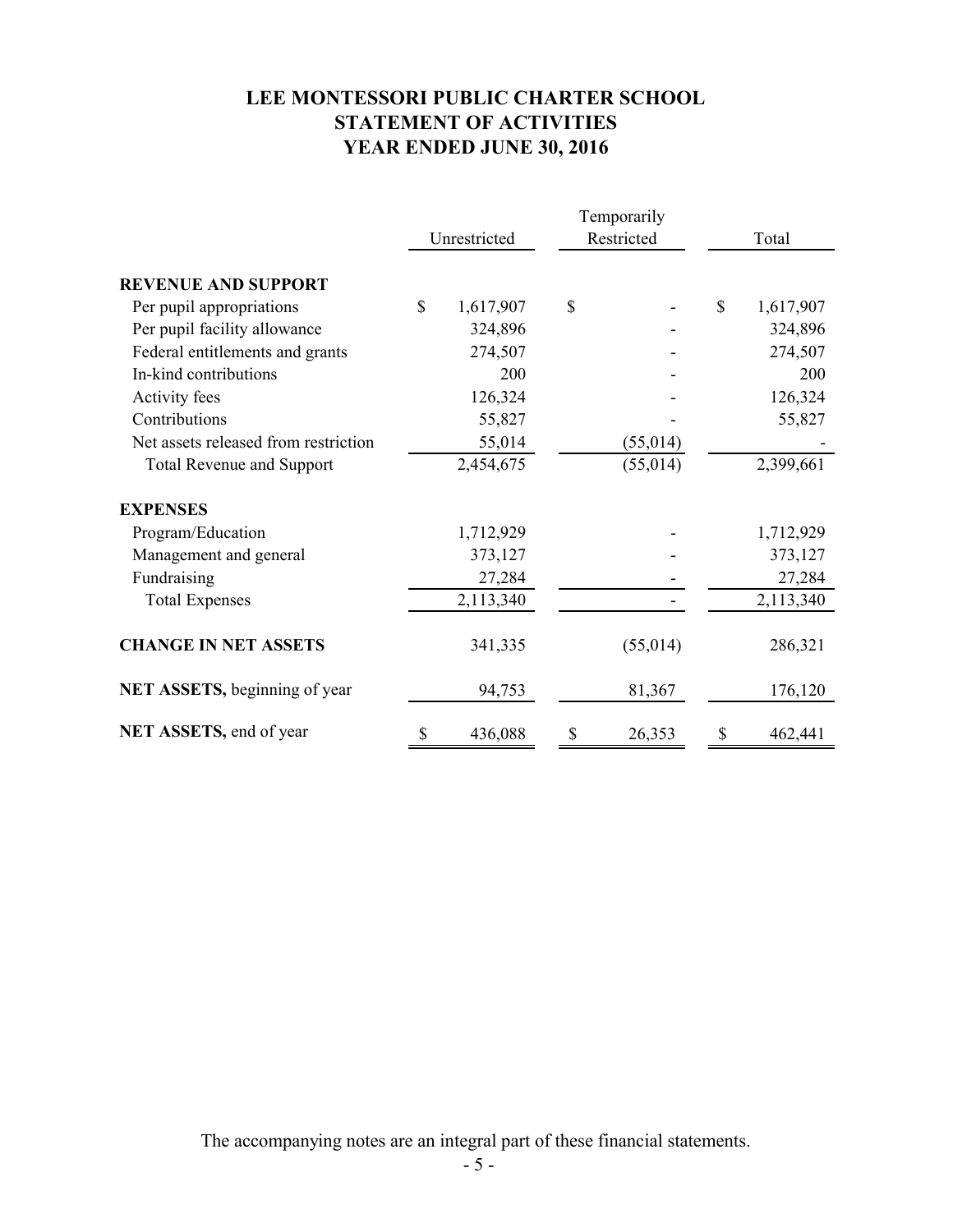#### **LEE MONTESSORI PUBLIC CHARTER SCHOOL STATEMENT OF FUNCTIONAL EXPENSES YEAR ENDED JUNE 30, 2017**

|                                   |                     |               | <b>Supporting Services</b> |                 |
|-----------------------------------|---------------------|---------------|----------------------------|-----------------|
|                                   | Program/            | Management    |                            |                 |
|                                   | Education           | and General   | Fundraising                | Total           |
| <b>PERSONNEL COSTS</b>            |                     |               |                            |                 |
| Salaries                          | \$1,217,148         | \$<br>172,696 | \$<br>6,283                | \$<br>1,396,127 |
| Employee benefits                 | 107,032             | 16,182        | 579                        | 123,793         |
| Payroll taxes                     | 98,942              | 14,959        | 535                        | 114,436         |
| Staff development                 | 74,651              | 3,604         |                            | 78,255          |
| <b>Total Personnel Costs</b>      | 1,497,773           | 207,441       | 7,397                      | 1,712,611       |
| <b>DIRECT STUDENT COSTS</b>       |                     |               |                            |                 |
| Supplies and materials            | 50,331              |               |                            | 50,331          |
| Contracted student services       | 177,019             |               |                            | 177,019         |
| Student assessments               | 10,340              |               |                            | 10,340          |
| Food service                      | 78,154              |               |                            | 78,154          |
| Other                             | 8,891               |               |                            | 8,891           |
| <b>Total Direct Student Costs</b> | 324,735             |               |                            | 324,735         |
| <b>OCCUPANCY EXPENSES</b>         |                     |               |                            |                 |
| Rent                              | 362,384             | 90,596        |                            | 452,980         |
| Maintenance and repairs           | 1,477               | 370           |                            | 1,847           |
| <b>Total Occupancy Expenses</b>   | 363,861             | 90,966        |                            | 454,827         |
| <b>OFFICE EXPENSES</b>            |                     |               |                            |                 |
| Office supplies and materials     | 14,675              | 3,668         |                            | 18,343          |
| Printing and publications         | 3,374               | 844           |                            | 4,218           |
| Postage and shipping              | 514                 | 129           |                            | 643             |
| Telephone                         | 5,856               | 1,464         |                            | 7,320           |
| Other                             | 5,093               | 1,273         |                            | 6,366           |
| <b>Total Office Expenses</b>      | 29,512              | 7,378         |                            | 36,890          |
| <b>GENERAL EXPENSES</b>           |                     |               |                            |                 |
| Insurance                         | 8,538               | 2,134         |                            | 10,672          |
| <b>Bank</b> fees                  | 846                 | 211           |                            | 1,057           |
| Consultants                       |                     | 7,878         |                            | 7,878           |
| Authorizer fee                    |                     | 31,082        |                            | 31,082          |
| Accounting, auditing and payroll  |                     | 74,317        |                            | 74,317          |
| Legal fees                        |                     | 2,097         |                            | 2,097           |
| Depreciation                      | 13,580              | 3,395         |                            | 16,975          |
| In-kind expenses                  |                     |               | 18,282                     | 18,282          |
| Profesional fundraising fees      |                     |               | 19,211                     | 19,211          |
| Other                             | 6,148               | 1,537         |                            | 7,685           |
| <b>Total General Expenses</b>     | $\overline{29,112}$ | 122,651       | 37,493                     | 189,256         |
| <b>Total Expenses</b>             | \$2,244,993         | \$<br>428,436 | \$<br>44,890               | 2,718,319<br>\$ |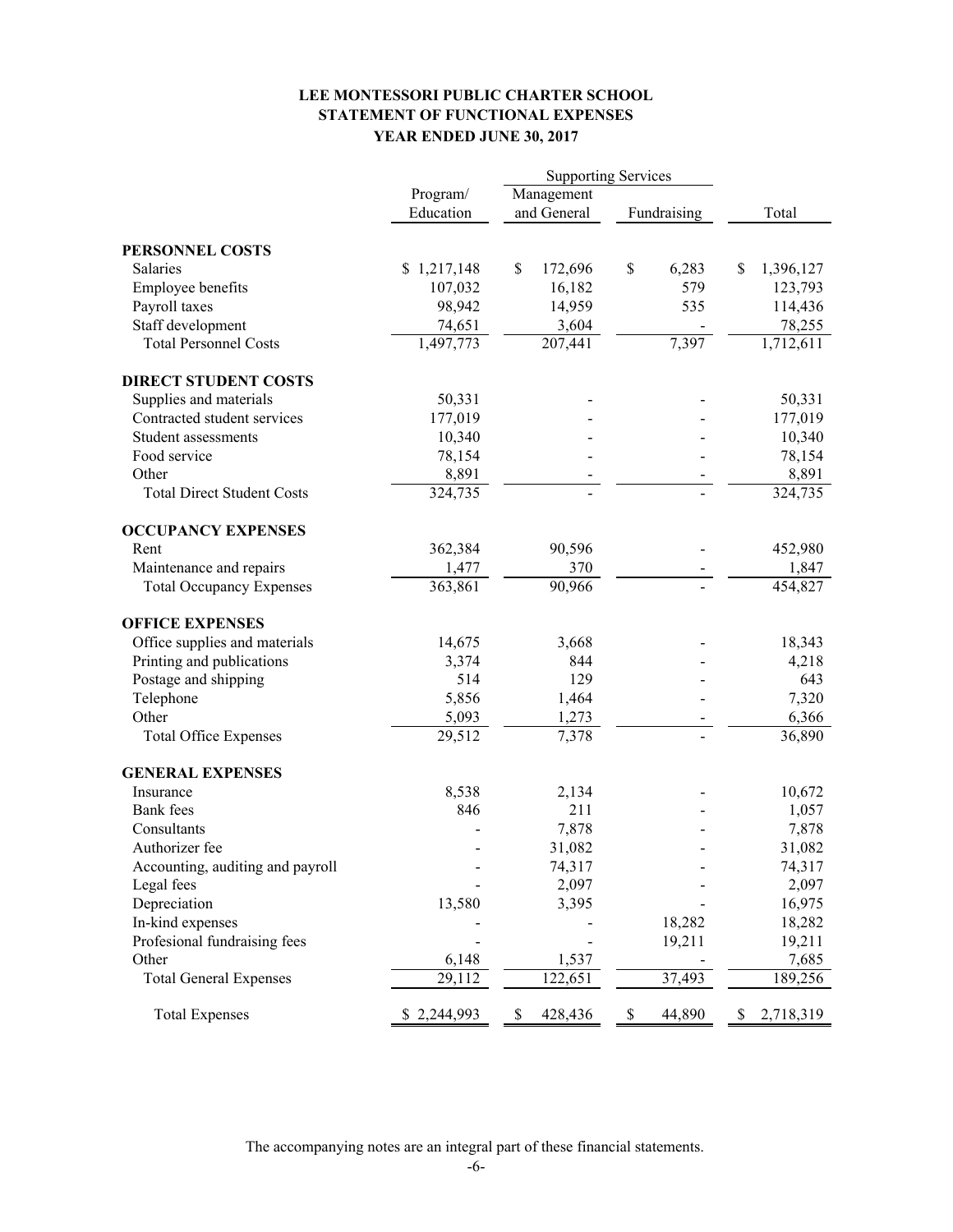#### **LEE MONTESSORI PUBLIC CHARTER SCHOOL STATEMENT OF FUNCTIONAL EXPENSES YEAR ENDED JUNE 30, 2016**

|                                   |               | <b>Supporting Services</b> |              |                      |
|-----------------------------------|---------------|----------------------------|--------------|----------------------|
|                                   | Program/      | Management                 |              |                      |
|                                   | Education     | and General                | Fundraising  | Total                |
| PERSONNEL COSTS                   |               |                            |              |                      |
| Salaries                          | \$<br>845,155 | \$<br>175,215              | \$<br>10,307 | S<br>1,030,677       |
| Employee benefits                 | 95,616        | 19,823                     | 1,166        | 116,605              |
| Payroll taxes                     | 67,426        | 13,979                     | 822          | 82,227               |
| Staff development                 | 42,058        | 8,719                      | 513          | 51,290               |
| <b>Total Personnel Costs</b>      | 1,050,255     | 217,736                    | 12,808       | 1,280,799            |
| <b>DIRECT STUDENT COSTS</b>       |               |                            |              |                      |
| Supplies and materials            | 78,252        |                            |              | 78,252               |
| Contracted student services       | 227,364       |                            |              | 227,364              |
| Textbooks                         | 1,739         |                            |              | 1,739                |
| Student assessments               | 4,588         |                            |              | 4,588                |
| Food service                      | 87,046        |                            |              | 87,046               |
| Other                             | 3,666         |                            |              | 3,666                |
| <b>Total Direct Student Costs</b> | 402,655       |                            |              | 402,655              |
| <b>OCCUPANCY EXPENSES</b>         |               |                            |              |                      |
| Rent                              | 206,290       | 45,283                     |              | 251,573              |
| Maintenance and repairs           | 2,445         | 537                        |              | 2,982                |
| <b>Total Occupancy Expenses</b>   | 208,735       | 45,820                     |              | $\overline{25}4,555$ |
| <b>OFFICE EXPENSES</b>            |               |                            |              |                      |
| Office supplies and materials     | 19,603        | 4,303                      |              | 23,906               |
| Printing and publications         | 6             | 1                          |              | 7                    |
| Postage and shipping              | 916           | 201                        |              | 1,117                |
| Telephone                         | 5,297         | 1,163                      |              | 6,460                |
| Other                             | 6,716         | 1,474                      |              | 8,190                |
| <b>Total Office Expenses</b>      | 32,538        | 7,142                      |              | 39,680               |
| <b>GENERAL EXPENSES</b>           |               |                            |              |                      |
| Insurance                         |               | 10,372                     |              | 10,372               |
| <b>Bank</b> fees                  |               | 1,887                      |              | 1,887                |
| Consultants                       | 5,986         | 1,390                      |              | 7,376                |
| Authorizer fee                    |               | 21,483                     |              | 21,483               |
| Accounting, auditing and payroll  |               | 60,872                     |              | 60,872               |
| Legal fees                        |               | 3,338                      |              | 3,338                |
| Depreciation                      | 9,371         | 2,343                      |              | 11,714               |
| Other                             | 3,389         | 744                        | 14,476       | 18,609               |
| <b>Total General Expenses</b>     | 18,746        | 102,429                    | 14,476       | 135,651              |
| <b>Total Expenses</b>             | \$1,712,929   | \$<br>373,127              | \$<br>27,284 | 2,113,340<br>\$      |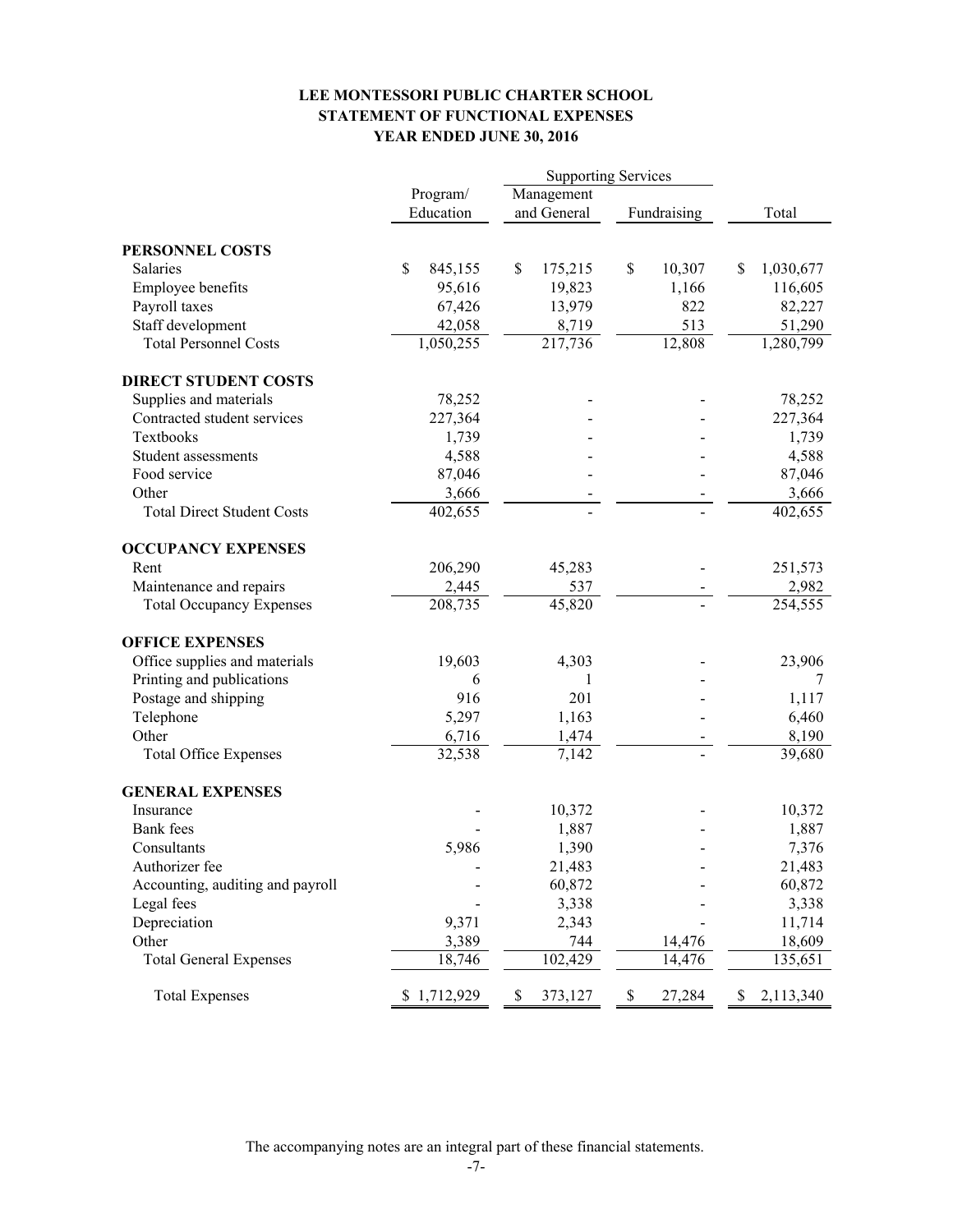# **LEE MONTESSORI PUBLIC CHARTER SCHOOL STATEMENTS OF CASH FLOWS YEARS ENDED JUNE 30, 2017 AND 2016**

|                                                       | 2017 |          | 2016 |          |
|-------------------------------------------------------|------|----------|------|----------|
| <b>CASH FLOWS FROM OPERATING ACTIVITIES</b>           |      |          |      |          |
| Change in net assets                                  | \$   | 268,402  | \$   | 286,321  |
| Adjustments to reconcile change in net assets to cash |      |          |      |          |
| provided by operating activities:                     |      |          |      |          |
| Depreciation                                          |      | 16,975   |      | 11,714   |
| (Increase) decrease in assets:                        |      |          |      |          |
| Grants receivable                                     |      | 22,821   |      | 34,004   |
| Prepaid expenses                                      |      | (963)    |      | (3,608)  |
| Increase (decrease) in liabilities:                   |      |          |      |          |
| Accounts payable                                      |      | (55,600) |      | 86,927   |
| Accrued expenses                                      |      | (6, 855) |      | 37,309   |
| Deferred revenue                                      |      | 51,767   |      |          |
| Net Cash Provided by Operating Activities             |      | 296,547  |      | 452,667  |
| <b>CASH FLOWS FROM INVESTING ACTIVITIES</b>           |      |          |      |          |
| Purchase of property and equipment                    |      | (33,069) |      | (59,670) |
| <b>CASH FLOWS FROM FINANCING ACTIVITIES</b>           |      |          |      |          |
| Payment on line of credit                             |      |          |      | (49,000) |
| <b>NET CHANGE IN CASH</b>                             |      | 263,478  |      | 343,997  |
| <b>CASH</b> , beginning of year                       |      | 527,395  |      | 183,398  |
| CASH, end of year                                     | \$   | 790,873  | \$   | 527,395  |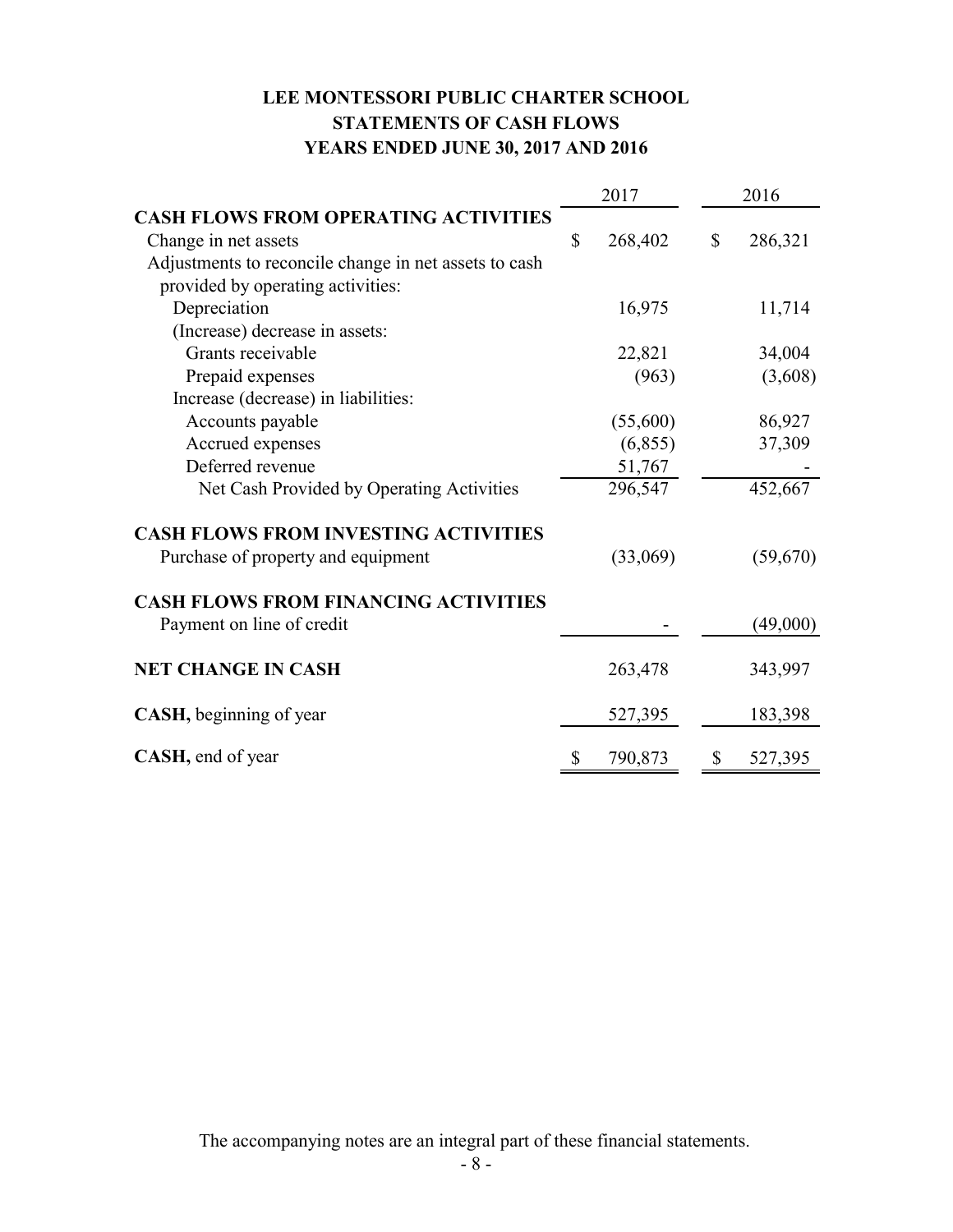## **NOTE A – ORGANIZATION AND PURPOSE**

Lee Montessori Public Charter School (the "School") was organized in January 2013 as a notfor-profit organization dedicated to creating a peaceful, multi-age learning environment for public preschool and elementary aged children. The School's first year of operation was fall 2014 – spring 2015. The School fosters the physical, social, emotional, and academic growth and development of students and produce life-long learners. The School achieves its mission by:

- Inspiring academic success by providing Montessori curriculum in a holistic and developmentally responsive environment;
- Nurturing student creativity, curiosity and efficacy by promoting self-directed education;
- Offer individual paced academic instruction and activities;
- Engaging students in purposeful and collaborative community building activities;
- Fostering student's use of inner discipline, concentration and task completion to encourage lifelong critical thinking and discovery, and
- Preserving and cultivating the innate capacity of students so they can reach their full potential as contributing global citizens.

# **NOTE B – SUMMARY OF SIGNIFICANT ACCOUNTING POLICIES**

## Basis of Accounting

The School's financial statements are prepared on the accrual basis of accounting. Therefore, revenue and related assets are recognized when earned and expenses and related liabilities are recognized as the obligations are incurred.

#### Basis of Presentation

Financial statement presentation follows Financial Standards Accounting Board ("FASB") Accounting Standards Codification ("ASC") Topic *Not-for-Profit-Entities*. In accordance with the topic, the School is required to report information regarding its financial position and activities according to three classes of net assets. Accordingly, the net assets of the School and changes therein are classified and reported as follows:

*Unrestricted Net Assets* – Net assets not subject to donor-imposed stipulations.

*Temporarily Restricted Net Assets* – Net assets subject to donor-imposed stipulations that may or will be met by either actions of and/or the passage of time. As of June 30, 2017 and 2016, temporarily restricted net assets totaled \$0 and \$26,353, respectively, and were for the purpose of initial school development related expenses.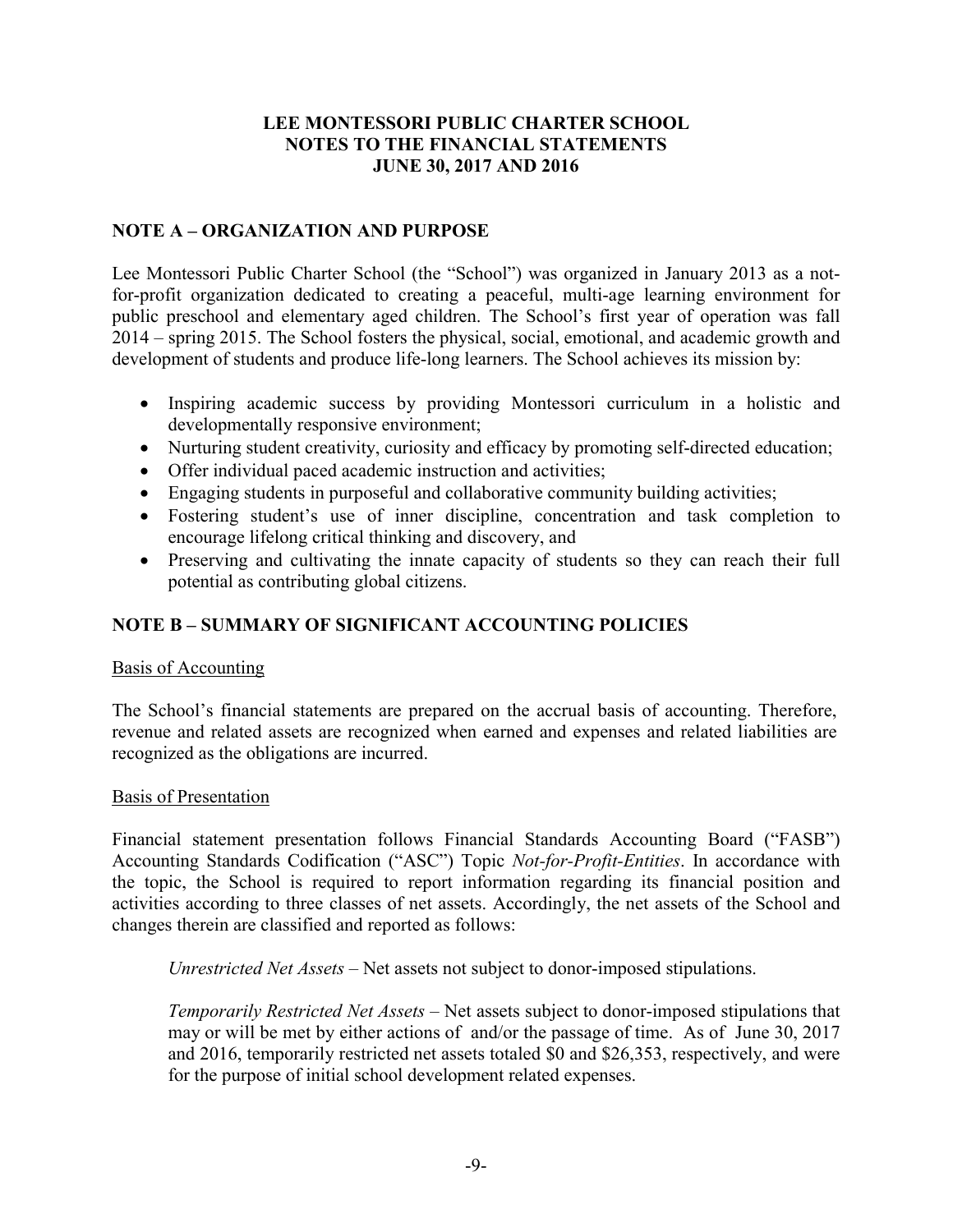## **NOTE B – SUMMARY OF SIGNIFICANT ACCOUNTING POLICIES –** continued

#### Basis of Presentation (continued)

*Permanently Restricted Net Assets* – Net assets subject to donor-imposed stipulations that they be maintained permanently by the School. There were no permanently restricted net assets as of June 30, 2017 and 2016.

#### Grants Receivable

Grants receivable are recorded when billed and represent claims against third parties that will be settled in cash. Grants receivable are reported net of an allowance for doubtful accounts, if any. The allowance for doubtful accounts, if any, is estimated based on historical collection trends, the age of outstanding receivable and existing economic conditions. If actual experience changes, revisions to the allowance may be necessary. Past due grants receivable are written off when internal collection efforts have been unsuccessful in collecting the amount due. As of June 30, 2017 and 2016, the majority of the receivables are due from governmental agencies. Due to the nature of funding from the federal government and the District of Columbia, management believes that all receivables will be collected. Therefore, no allowance for doubtful accounts has been recorded.

#### Property and Equipment

All acquisitions of property and equipment in excess of \$1,000 and all expenditures for repairs, maintenance, and betterments that materially prolong the useful lives of assets are capitalized. Property and equipment acquired are recorded at cost or, if donated, at the approximate fair value at the time of donation. Depreciation is computed using the straight-line method over the estimated useful lives of the assets, which range from three to seven years. Leasehold improvements are depreciated over the lesser of the estimated useful life of the asset or the lease term. Maintenance and repairs which do not improve or extend the life of the respective asset are charged to expense when incurred.

#### Revenue Recognition

Contributions received are recorded as increases in unrestricted, temporarily restricted or permanently restricted net assets, depending on the existence and/or nature of any donor restrictions. When a restriction expires (that is, when a stipulated time restriction ends or the purpose of the restriction is accomplished), temporarily restricted net assets are reclassified to unrestricted net assets and reported in the statement of activities as net assets released from restrictions. When restrictions are met within the same year as restricted funds are contributed, they are classified as unrestricted contributions.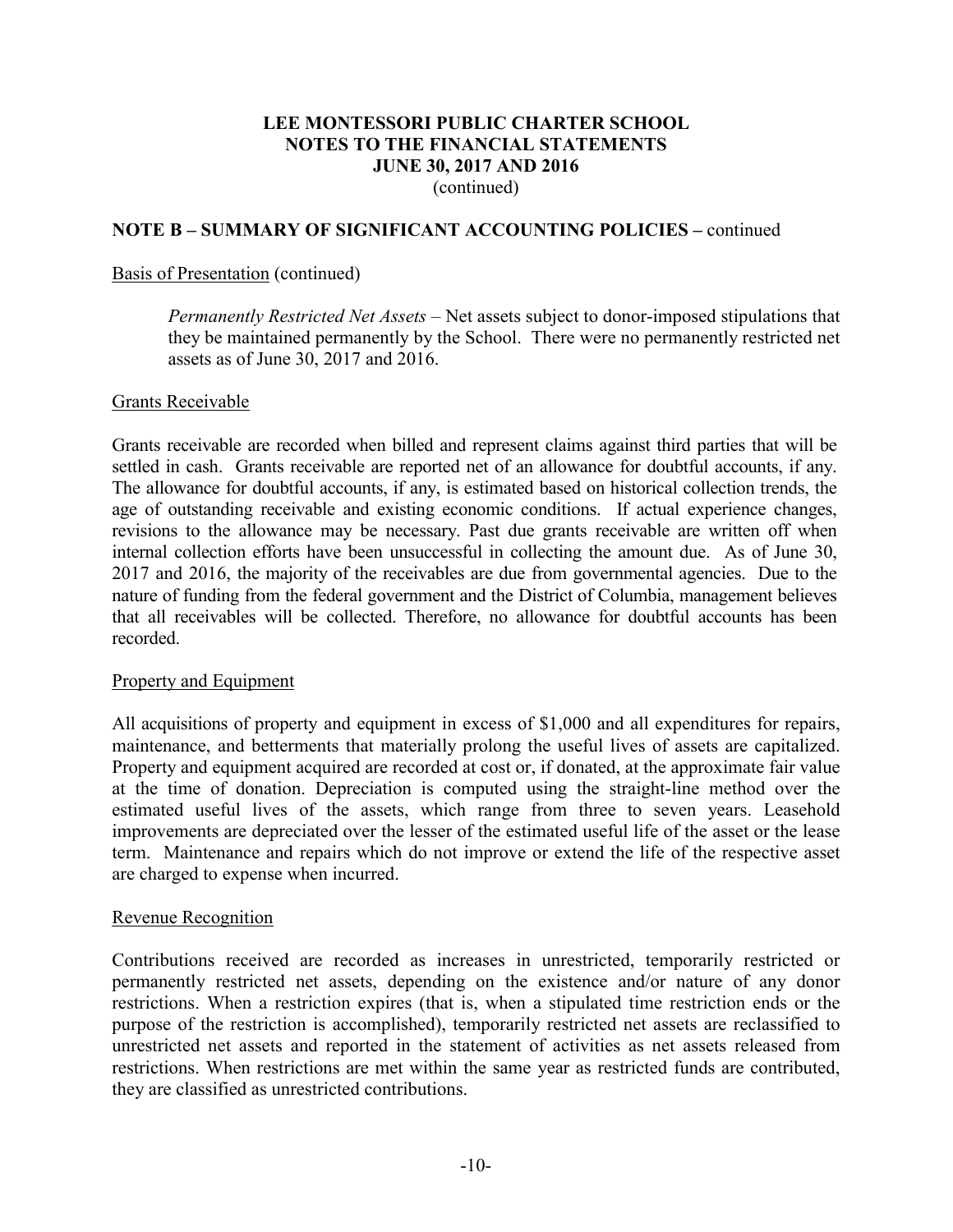## **NOTE B – SUMMARY OF SIGNIFICANT ACCOUNTING POLICIES –** continued

#### Revenue Recognition (continued)

Government entitlements and grants and are recognized during the period in which the work is performed. Accordingly, grant funds received in the current fiscal year, for work to be performed in the next fiscal year are recorded as deferred revenue.

Activity fees are recognized at the time of the activity. This revenue represents amounts collected from students for, but not restricted to, field trips, meals, camps and other school related activities.

Per pupil appropriated revenue is recognized during the period for which the associated education services are provided. Per pupil appropriations includes \$540,173 and \$371,798 for enhancements, such as special education and at risk students, for the years ended June 30, 2017 and 2016, respectively.

#### In-kind Contributions

The School holds an annual fundraising event for which it receives in-kind contributions of goods that are auctioned. The in-kind contributions are recognized at fair value at the date of the donation.

#### Functional Allocation of Expenses

The costs of providing the School's various programs and supporting services have been summarized on a functional basis in the accompanying statement of activities. Accordingly, certain costs have been allocated among the programs, fundraising and supporting services benefited.

#### Use of Estimates

The preparation of financial statements in conformity with accounting principles generally accepted in the United States of America requires management to make certain estimates and assumptions. These estimates affect the reported amounts of assets and liabilities, the disclosure of contingent assets and liabilities at the date of the financial statements, and the reported amounts of revenue and expenses during the reporting period. Actual results could differ from these estimates.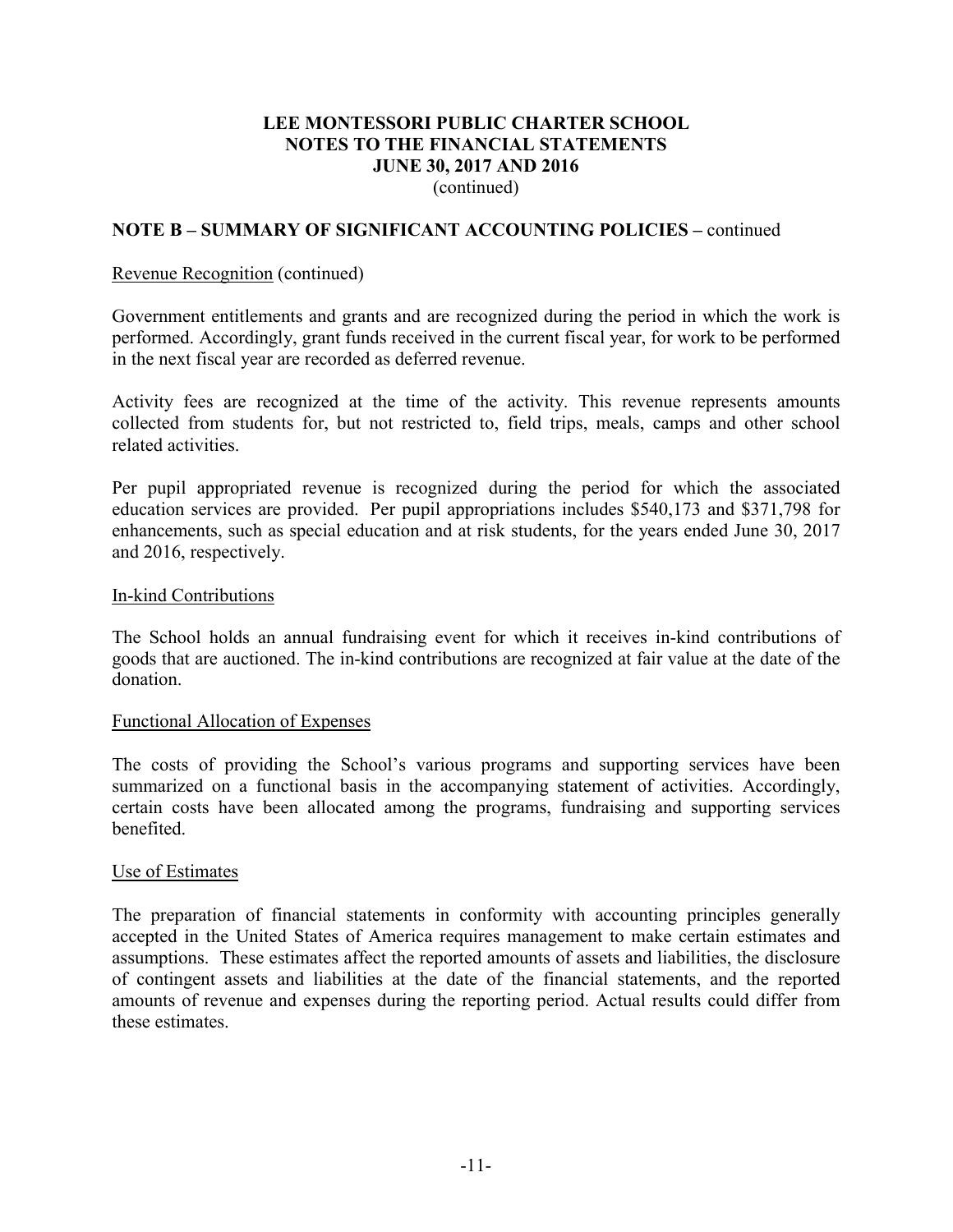## **NOTE B – SUMMARY OF SIGNIFICANT ACCOUNTING POLICIES –** continued

#### Reclassifications

Certain amounts for 2016 have been reclassified to conform to the current year presentation. The reclassification had no effect on previously reported net assets or change in net assets.

## **NOTE C – INCOME TAXES**

The School is exempt from federal income taxes on related income under Section  $501(c)(3)$  of the Internal Revenue Code. In addition, the School is classified as an entity that is not a private foundation under Section 509(a)(1).

The School believes that it has appropriate support for any tax positions taken, and as such, does not have any uncertain tax positions that are material to the financial statements or that would have an effect on its tax-exempt status. There are no unrecognized tax benefits or liabilities that need to be recorded.

The School's information returns are subject to examination by the Internal Revenue Service for a period of three years from the date they were filed, except under certain circumstances. The School's Form 990 tax returns for the years ending June 30, 2014 through 2016 are open for examination by the Internal Revenue Service, although no request has been made as of the date of these financial statements.

#### **NOTE D – OPERATING LEASE**

On May 21, 2014, the School entered into a lease agreement with Shaed School, LLC whose managing member is the Charter School Incubator Initiative. The term of the lease was August 1, 2014 through July 30, 2016. The lease agreement was considered full service, as it covers rent, utilities, building maintenance repairs, cleaning and other miscellaneous services.

In accordance with the terms of the lease agreement, the School was required to pay a usage fee, which was determined based on the number of student enrollment. The total annual usage fee was based on the number of students enrolled as of each census date (every October) multiplied by the per pupil facilities allowance received by the School from the District of Columbia, less amounts withheld under the terms of the lease. Accordingly, the School could not reasonably estimate its future minimum lease liability under the terms of the lease; however, usage fees could not exceed the facilities allowance received from the District of Columbia, a guaranteed funding source. This lease ended as of June 30, 2016.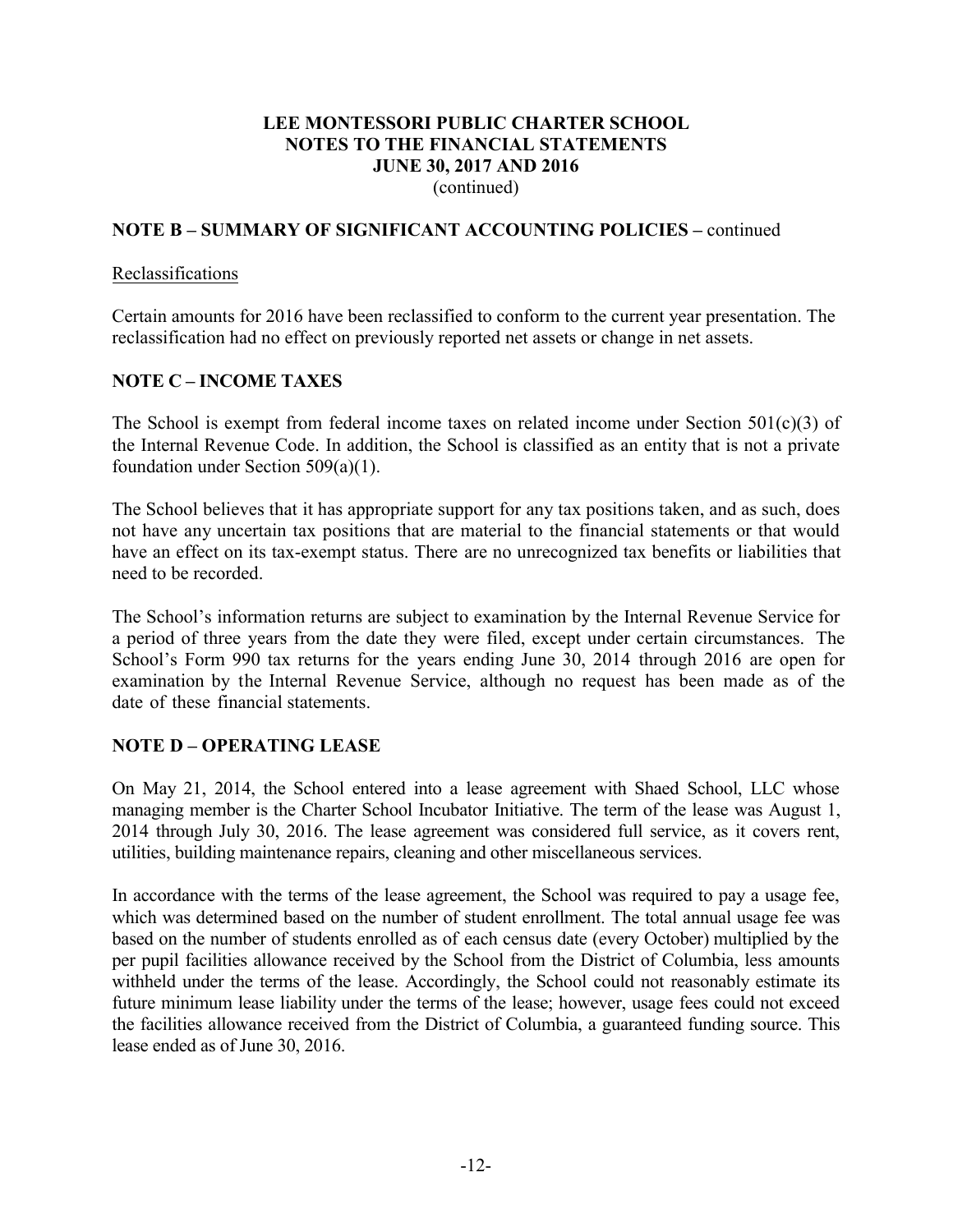#### **NOTE D – OPERATING LEASE –** continued

The School entered into a lease agreement on April 15, 2016, with St. Paul on Fourth Street, Inc. ("St. Paul") for leasing space to operate the School on its new premises on fourth street for the School year beginning July 1, 2016. The term of this lease is through June 30, 2021, with an agreement to extend the lease for four additional five-year terms. The lease agreement is considered full service, as it covers rent, utilities, building maintenance repairs, cleaning and other miscellaneous services.

In accordance with the terms of the lease agreement, the School is required to pay a usage fee, which is determined based on the number of student enrollment. The total annual usage fee is based on the number of students enrolled as of each census date (every October) multiplied by the greater of the per pupil facilities allowance received by the School from the District of Columbia, or \$3,124. Accordingly, the School cannot reasonably estimate its future minimum lease liability under the terms of the lease.

The lease agreement provides for an option for the School to purchase the leased premises. The option to purchase must be exercised by the School any time after the fifth anniversary, but before the tenth anniversary of the lease effective date. After the tenth anniversary, the purchase option will no longer be offered. The purchase price is determined based on the lessor's all-in actual costs, as further defined in the lease agreement. As of the date these financial statements were available to be issued, management of the School has not evaluated the purchase option, and plans to evaluate at a future time.

Rent expense for the years ended June 30, 2017 and 2016, totaled \$452,980 and \$251,573, respectively.

#### **NOTE E – RETIREMENT PLAN**

The School sponsors a 403(b) deferred compensation retirement plan (the "Plan") for all employees who are at least 18 years of age. Eligible employees can become participants on the first day of the month immediately following the completion of eligibility requirements. Employees may make elective deferred contributions from their eligible earnings, up to the amount allowed by the Internal Revenue Service. It is optional for the School to match the first three percent of a participant's compensation. There was no match for the years ended June 30, 2017 and 2016.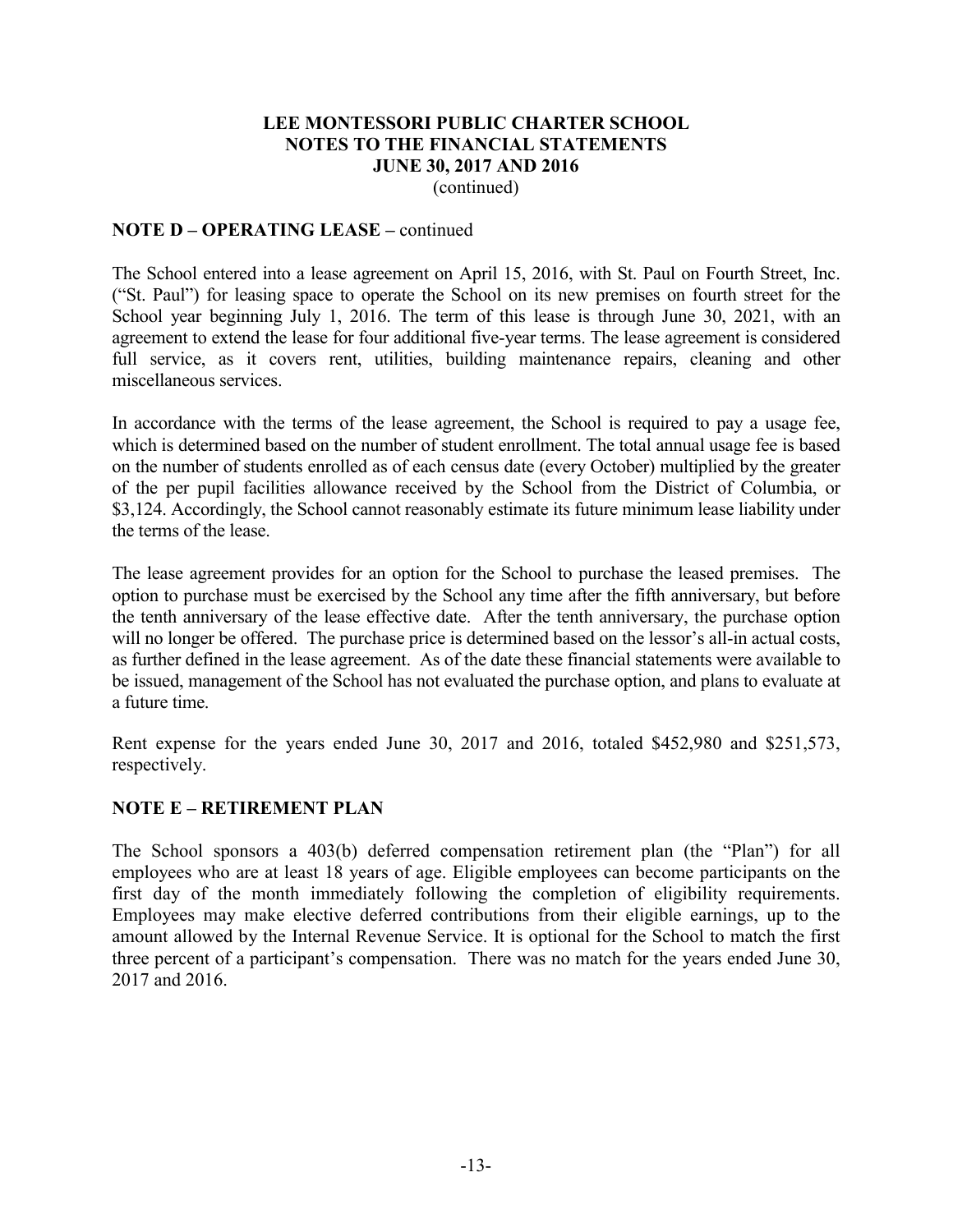#### **NOTE F – CONCENTRATIONS OF RISK**

The School is supported primarily by local and federal appropriations and local grants. For the years ended June 30, 2017 and 2016, 93% and 93%, respectively, of the total revenue was provided by government agencies. Reduction of this source of support would have a significant impact on the School's programs and activities. The geographical area of clients served is Ward 5 of the District of Columbia.

As of June 30, 2017 and 2016, the School had cash that exceeded federally insured limits by approximately \$530,000 and \$260,000, respectively. Management has evaluated the financial institutions and does not believe it is exposed to any significant credit risk.

## **NOTE G – COMMITMENTS AND CONTINGENT LIABILITIES**

The School receives revenue from government grants and contracts that are subject to inspection and audit by the appropriate funding agency. The purpose is to determine whether program funds were used in accordance with their respective guidelines and regulations. The potential exists for disallowance of previously funded program costs. The School is of the opinion that disallowance, if any, arising from such audits will not have a material effect on the financial statements. The School has no provisions for the possible disallowance of program costs on its financial statements.

#### **NOTE H – SUBSEQUENT EVENTS**

In preparing these financial statements, the School's management has evaluated events and transactions for potential recognition or disclosure through October 27, 2017, the date the financial statements were available to be issued. There are no other events that required further recognition or disclosure.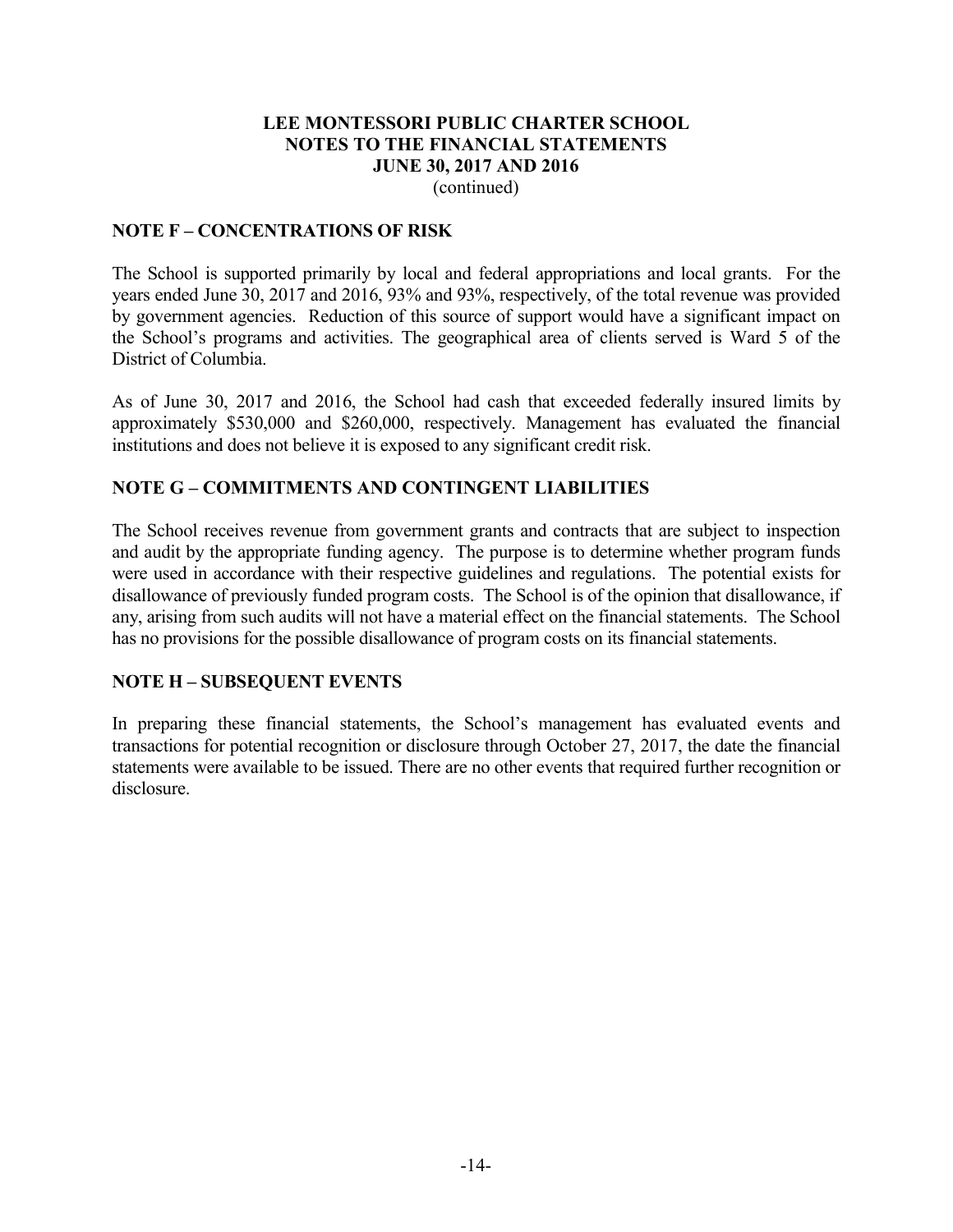

1730 Rhode Island Avenue, NW Suite 800 Washington, DC 20036 (202) 296-3306 Fax: (202) 296-0059

## **Independent Auditor's Report on Internal Control over Financial Reporting and on Compliance and Other Matters Based on an Audit of Financial Statements Performed In Accordance with** *Government Auditing Standards*

To the Board of Trustees Lee Montessori Public Charter School Washington, DC

We have audited, in accordance with the auditing standards generally accepted in the United States of America and the standards applicable to financial audits contained in *Government Auditing Standards*, issued by the Comptroller General of the United States, the financial statements of Lee Montessori Public Charter School (the "School") (a nonprofit organization), which comprise the statement of financial position as of June 30, 2017, and the related statements of activities, functional expenses, and cash flows for the year then ended, and the related notes to the financial statements, and have issued our report thereon dated October 27, 2017.

## **Internal Control over Financial Reporting**

In planning and performing our audit of the financial statements, we considered the School's internal control over financial reporting (internal control) to determine the audit procedures that are appropriate in the circumstances for the purpose of expressing our opinion on the financial statements, but not for the purpose for expressing an opinion on the effectiveness of the School's internal control. Accordingly, we do not express an opinion on the effectiveness of the School's internal control.

A *deficiency in internal control* exists when the design or operation of a control does not allow management or employees, in the normal course of performing their assigned functions, to prevent, or detect and correct, misstatements on a timely basis. A *material weakness* is a deficiency, or a combination of deficiencies, in internal control such that there is a reasonable possibility that a material misstatement of the entity's financial statements will not be prevented, or detected and corrected on a timely basis. *A significant deficiency* is a deficiency, or a combination of deficiencies, in internal control that is less severe than a material weakness, yet important enough to merit attention by those charged with governance.

Our consideration of internal control over financial reporting was for the limited purpose described in the first paragraph of this section and was not designed to identify all deficiencies in internal control over financial reporting that might be material weaknesses or significant deficiencies. Given these limitations, during our audit we did not identify any deficiencies in internal control that we consider to be material weaknesses. However, material weaknesses may exist that have not been identified.